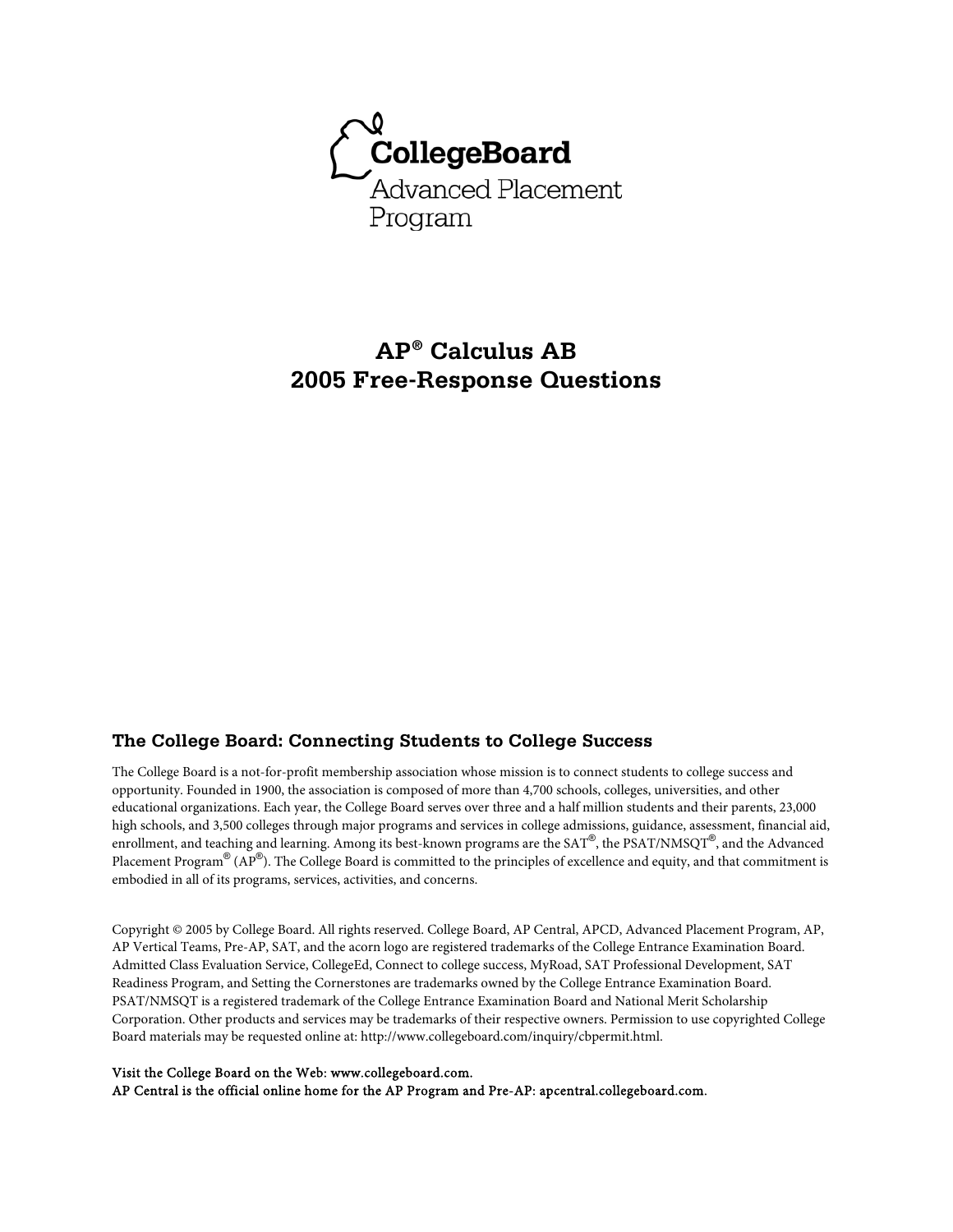**CALCULUS AB SECTION II, Part A Time—45 minutes Number of problems—3** 

**A graphing calculator is required for some problems or parts of problems.** 



- 1. Let *f* and *g* be the functions given by  $f(x) = \frac{1}{4} + \sin(\pi x)$  and  $g(x) = 4^{-x}$ . Let *R* be the shaded region in the first quadrant enclosed by the *y*-axis and the graphs of *f* and *g*, and let *S* be the shaded region in the first quadrant enclosed by the graphs of *f* and *g*, as shown in the figure above.
	- (a) Find the area of *R*.
	- (b) Find the area of *S*.
	- (c) Find the volume of the solid generated when *S* is revolved about the horizontal line  $y = -1$ .

#### **WRITE ALL WORK IN THE TEST BOOKLET.**

Copyright © 2005 by College Entrance Examination Board. All rights reserved. Visit apcentral.collegeboard.com (for AP professionals) and www.collegeboard.com/apstudents (for AP students and parents).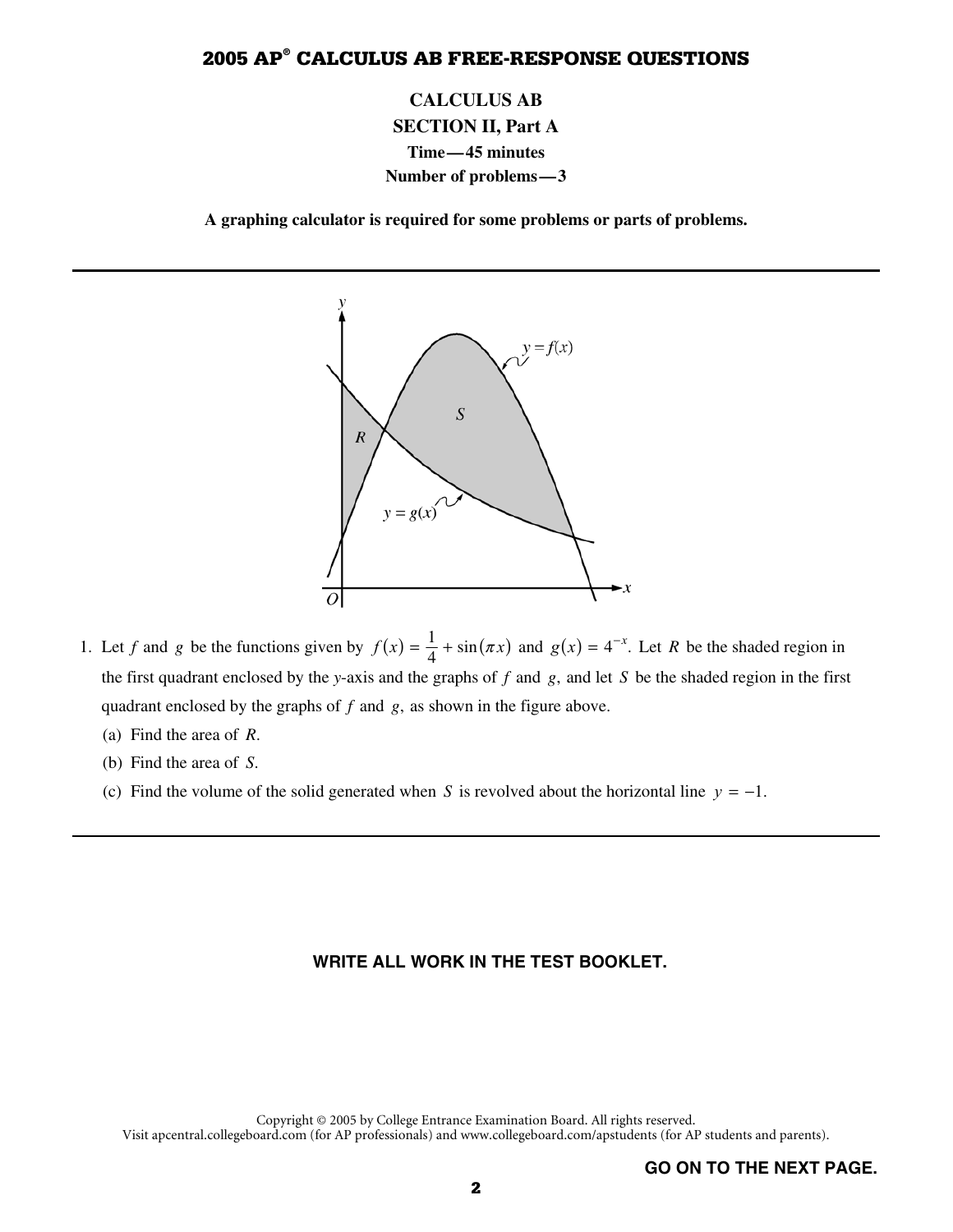2. The tide removes sand from Sandy Point Beach at a rate modeled by the function *R,* given by

$$
R(t) = 2 + 5\sin\left(\frac{4\pi t}{25}\right).
$$

A pumping station adds sand to the beach at a rate modeled by the function *S,* given by

$$
S(t) = \frac{15t}{1+3t}.
$$

Both  $R(t)$  and  $S(t)$  have units of cubic yards per hour and t is measured in hours for  $0 \le t \le 6$ . At time  $t = 0$ , the beach contains 2500 cubic yards of sand.

- (a) How much sand will the tide remove from the beach during this 6-hour period? Indicate units of measure.
- (b) Write an expression for  $Y(t)$ , the total number of cubic yards of sand on the beach at time *t*.
- (c) Find the rate at which the total amount of sand on the beach is changing at time  $t = 4$ .
- (d) For  $0 \le t \le 6$ , at what time t is the amount of sand on the beach a minimum? What is the minimum value? Justify your answers.

#### **WRITE ALL WORK IN THE TEST BOOKLET.**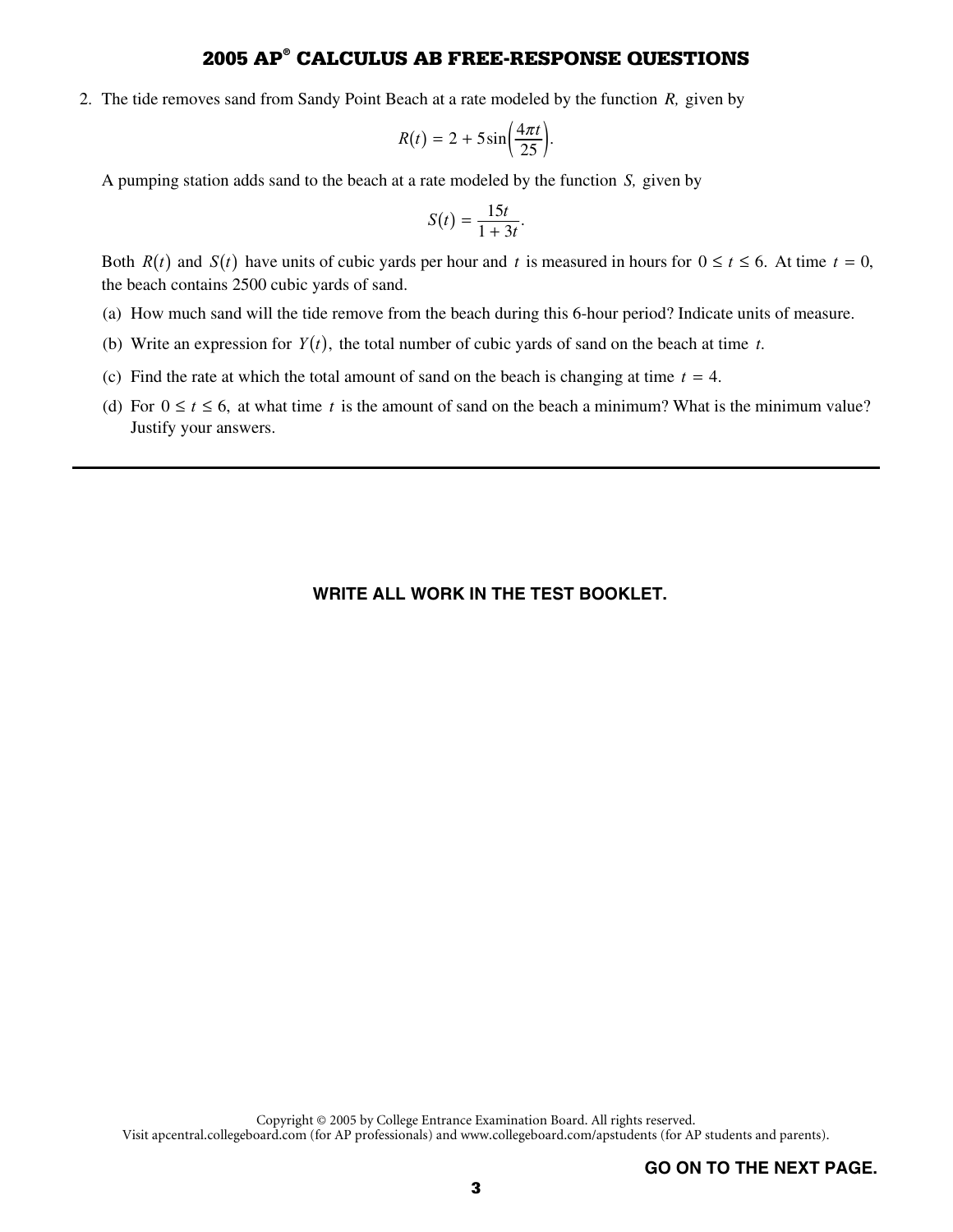| Distance<br>$x$ (cm)       |         |    |  |  |
|----------------------------|---------|----|--|--|
| Temperature<br>$T(x)$ (°C) | $100 -$ | 93 |  |  |

- 3. A metal wire of length 8 centimeters (cm) is heated at one end. The table above gives selected values of the temperature  $T(x)$ , in degrees Celsius ( ${}^{\circ}$ C), of the wire x cm from the heated end. The function T is decreasing and twice differentiable.
	- (a) Estimate  $T'(7)$ . Show the work that leads to your answer. Indicate units of measure.
	- (b) Write an integral expression in terms of  $T(x)$  for the average temperature of the wire. Estimate the average temperature of the wire using a trapezoidal sum with the four subintervals indicated by the data in the table. Indicate units of measure.
	- (c) Find  $\int_0^8 T'(x) dx$ , and indicate units of measure. Explain the meaning of  $\int_0^8 T'(x) dx$  in terms of the temperature of the wire.
	- (d) Are the data in the table consistent with the assertion that  $T''(x) > 0$  for every *x* in the interval  $0 < x < 8$ ? Explain your answer.

### **WRITE ALL WORK IN THE TEST BOOKLET.**

### **END OF PART A OF SECTION II**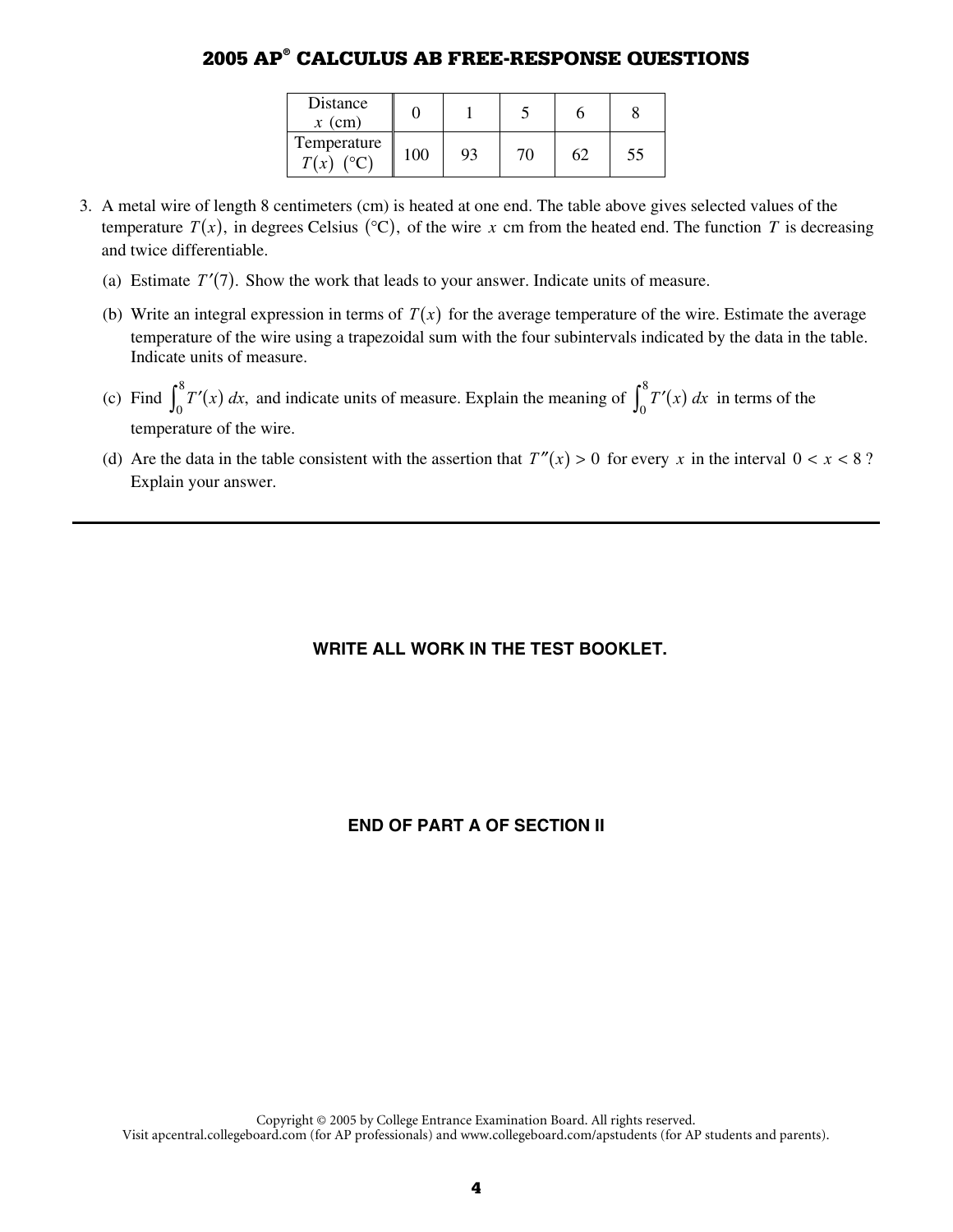## **CALCULUS AB SECTION II, Part B Time—45 minutes Number of problems—3**

**No calculator is allowed for these problems.** 

| $\mathcal{X}$ |      | 0 < x < 1 | $\leq x \leq 2$ |            | 2 < x < 3 |      | 3 < x < 4 |
|---------------|------|-----------|-----------------|------------|-----------|------|-----------|
| f(x)          | — 1  | Negative  | Positive        |            | Positive  |      | Negative  |
| f'(x)         | 4    | Positive  | Positive        | <b>DNE</b> | Negative  | $-3$ | Negative  |
| f''(x)        | $-2$ | Negative  | Positive        | <b>DNE</b> | Negative  |      | Positive  |

- 4. Let f be a function that is continuous on the interval  $[0, 4)$ . The function f is twice differentiable except at  $x = 2$ . The function  $f$  and its derivatives have the properties indicated in the table above, where DNE indicates that the derivatives of  $f$  do not exist at  $x = 2$ .
	- (a) For  $0 < x < 4$ , find all values of x at which f has a relative extremum. Determine whether f has a relative maximum or a relative minimum at each of these values. Justify your answer.
	- (b) On the axes provided, sketch the graph of a function that has all the characteristics of *f*.

**(Note: Use the axes provided in the pink test booklet.)** 



- (c) Let *g* be the function defined by  $g(x) = \int_1^x f(t) dt$  on the open interval  $(0, 4)$ . For  $0 < x < 4$ , find all values of *x* at which *g* has a relative extremum. Determine whether *g* has a relative maximum or a relative minimum at each of these values. Justify your answer.
- (d) For the function *g* defined in part (c), find all values of *x*, for  $0 < x < 4$ , at which the graph of *g* has a point of inflection. Justify your answer.

#### **WRITE ALL WORK IN THE TEST BOOKLET.**

Copyright © 2005 by College Entrance Examination Board. All rights reserved. Visit apcentral.collegeboard.com (for AP professionals) and www.collegeboard.com/apstudents (for AP students and parents).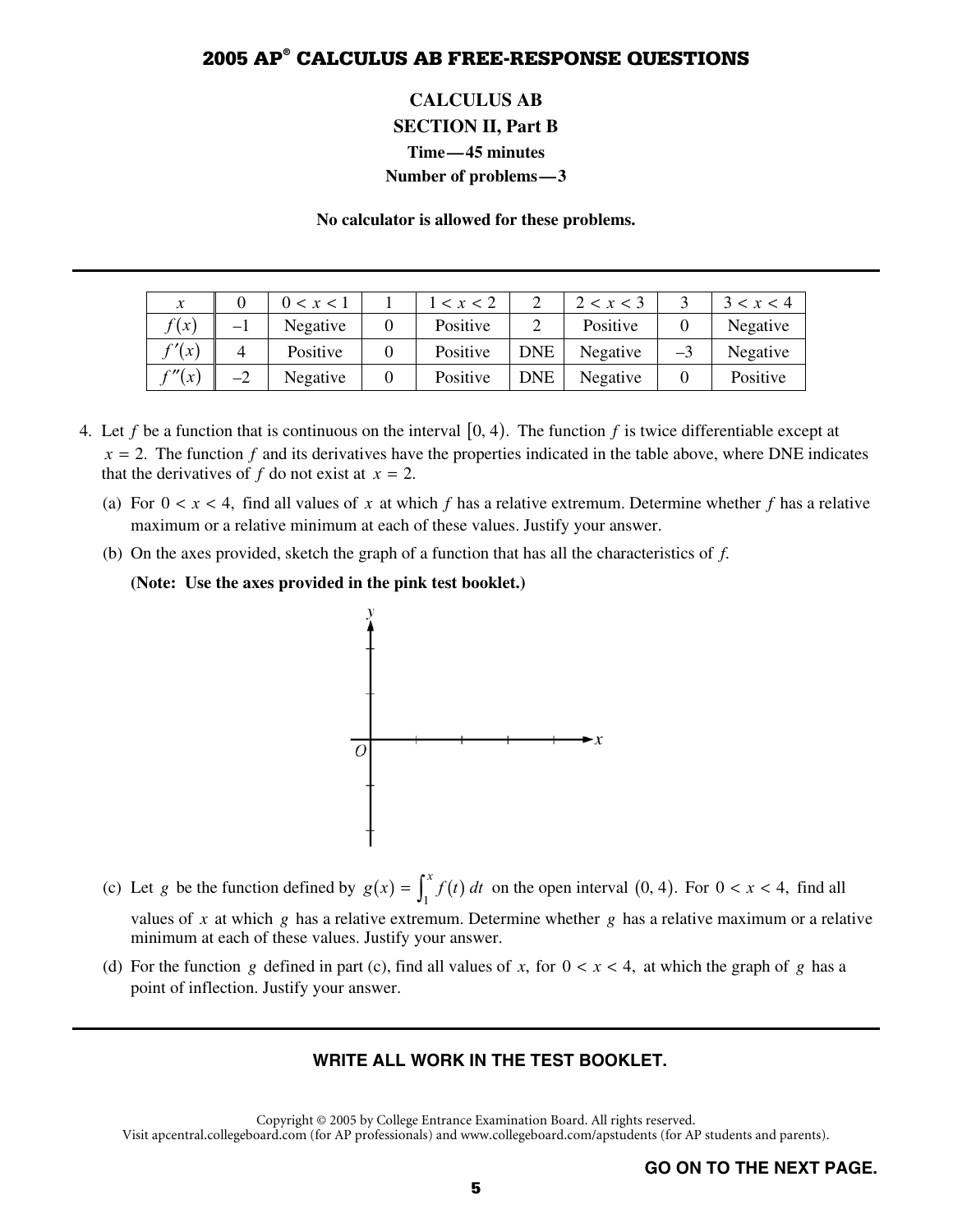

- 5. A car is traveling on a straight road. For  $0 \le t \le 24$  seconds, the car's velocity  $v(t)$ , in meters per second, is modeled by the piecewise-linear function defined by the graph above.
	- (a) Find  $\int_{0}^{24} v(t)$  $\int_0^{24} v(t) dt$ . Using correct units, explain the meaning of  $\int_0^{24} v(t) dt$  $\int_0^{\infty} v(t) dt$ .
	- (b) For each of  $v'(4)$  and  $v'(20)$ , find the value or explain why it does not exist. Indicate units of measure.
	- (c) Let  $a(t)$  be the car's acceleration at time *t*, in meters per second per second. For  $0 < t < 24$ , write a piecewise-defined function for  $a(t)$ .
	- (d) Find the average rate of change of *v* over the interval  $8 \le t \le 20$ . Does the Mean Value Theorem guarantee a value of *c*, for  $8 < c < 20$ , such that  $v'(c)$  is equal to this average rate of change? Why or why not?

#### **WRITE ALL WORK IN THE TEST BOOKLET.**